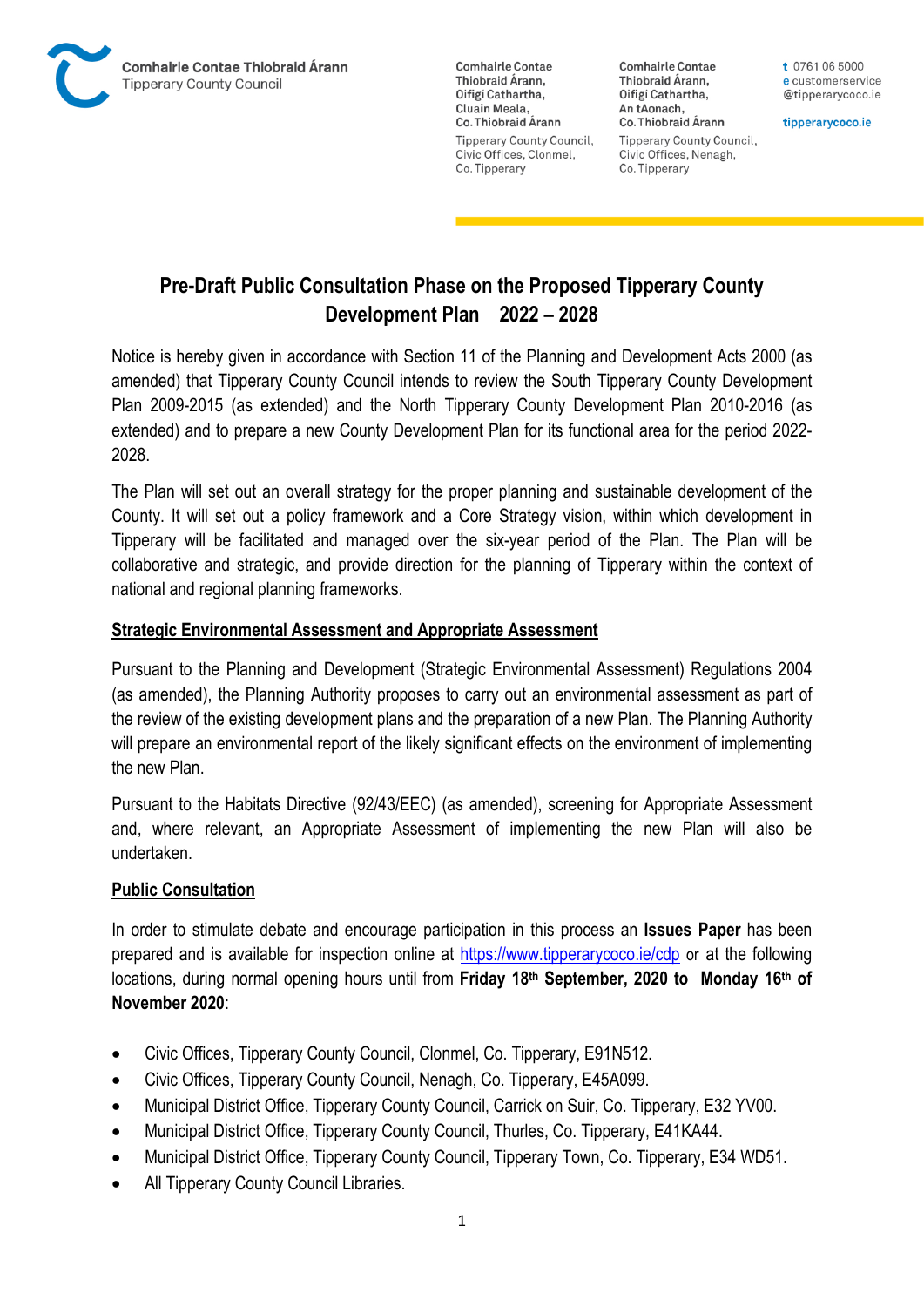#### **Making a Submission**

You are invited to make a submission/observation on or before **4pm Monday, 16th November, 2020** via the following mediums:

| Online: | https://www.tipperarycoco.ie/cdp |
|---------|----------------------------------|
| Email:  | cdp@tipperarycoco.ie             |

#### **In writing to either:**

| County Development Plan Review,    | County Development Plan Review,    |
|------------------------------------|------------------------------------|
| Planning Policy and Projects Unit, | Planning Policy and Projects Unit, |
| <b>Tipperary County Council,</b>   | <b>Tipperary County Council,</b>   |
| Civic Offices,                     | Civic Offices,                     |
| Nenagh,                            | Clonmel,                           |
| Co. Tipperary                      | Co. Tipperary                      |
| E45A099                            | E91N512                            |
|                                    |                                    |

Important things to note in making your submission:

- Please insert the heading *'County Development Plan Review'* on your submission.
- Please make sure your submission is in one medium only i.e. via on-line form, email or by post.
- All submissions must include your name and contact address, a map (where appropriate), and where relevant, details of any organisation, community group or company, which you represent.
- Submissions or observations can be on a topic that you think is relevant to the proper planning and sustainable development of County Tipperary.
- Children or groups and associations representing the interests of children are particularly welcome to make submissions or observations.
- If you consider that you have a disability, please give details of any special requirements for public consultation purposes in order that appropriate arrangements can be made.
- Submissions on **landzoning will not considered** at this stage. There will be an opportunity to make submissions on landzoning after the Draft Plan is published.
- Please be advised that all submissions received will be published online in accordance with the requirements of the Planning and Development Acts 2000 (amended) and will be summarised in the Chief Executive's Report, which will be published. You should ensure that no vexatious, libellous or confidential information, including confidential information relating to a third party (in respect of which the third party has not, expressly, or impliedly in the circumstances, consented to its disclosure) is included in your submission. The Planning Authority reserves the right to redact any submission or part thereof that does not comply with this requirement.
- All submissions are subject to the Data Protection Acts 1988-2018 and the Freedom of Information Act 2014.